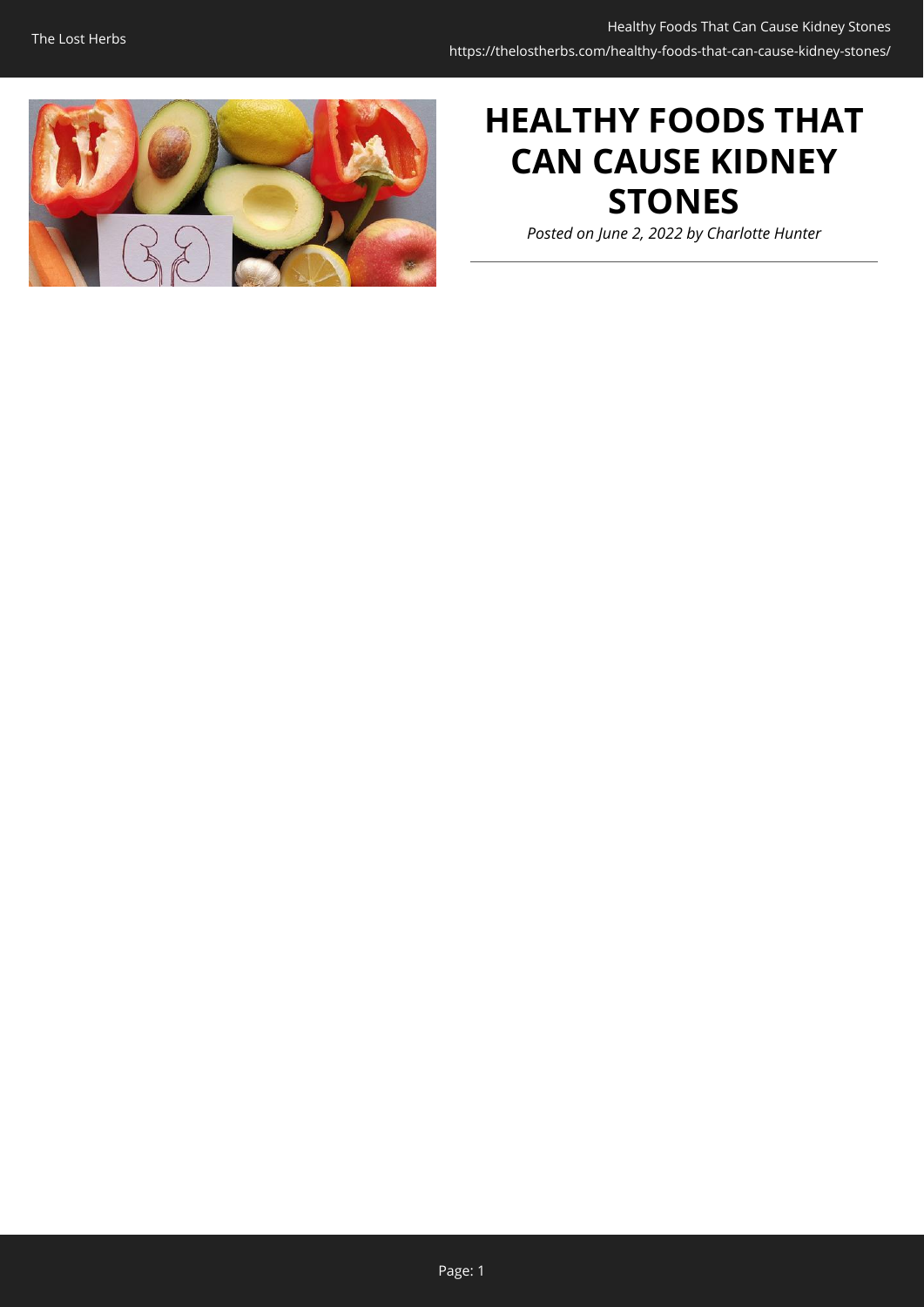Did you just start eating healthy foods and instead of getting an extra spring in your step, you find that you are suffering from joint pains, mental fatigue, gut problems, and a range of other symptoms? There may be an explanation for these healthy foods making you sick, instead of healing you. Many healthy foods contain oxalates, and you could be eating too many of them.

Here, we will outline what oxalates are, how they affect you, the foods that contain the most oxalates, and the foods that you can eat if you are on a low-oxalate diet.

#### **What are oxalates?**

What is an oxalate you might ask? Oxalates are compounds that are found in our food, drinks, herbs, and spices. When our bodies digest these compounds, if we eat too many, there is a chance that our bodies can form kidney stones.

Our bodies also produce oxalates naturally, but the emphasis on the dangers of oxalates is on consuming an excess of them. Experts are still unsure as to why our bodies produce oxalates.

For this reason, oxalates are sometimes referred to as anti-nutrients, as these compounds take nutrients away from your body when you digest them. When there are high amounts of oxalates present in a food source, such as spinach, the oxalates can prevent full absorption of the calcium. The same goes for if you eat a food high in oxalates with fiber, you may not be absorbing all of the nutrients that you think that you are eating.

#### **Why do oxalates exist?**

Oxalates exist as a form of protection against extinction for different plants, often oxalates can give foods a bitter or sour taste which makes people and even bugs or animals less likely to eat them. Oxalates can also affect how you absorb and digest foods, this is why sometimes you cannot digest some parts of foods like seeds. This is why when animals, including humans, excrete seeds, they are still viable and can grow into plants.

If there is a very high concentration of oxalates in a food, it can be poisonous and give people stomach issues. This is why it is important to be aware of the quantities of oxalates in different foods. It can be difficult to know how many oxalates exist in specific foods, there is a lot of conflicting information, but we have used only reliable resources to provide information on some foods that have high and low oxalate levels.

### **What happens when you consume too many oxalates?**

Many people believe that they are eating healthy foods and therefore, are improving their diet. They may even wonder why they are feeling worse when a good diet of whole and natural foods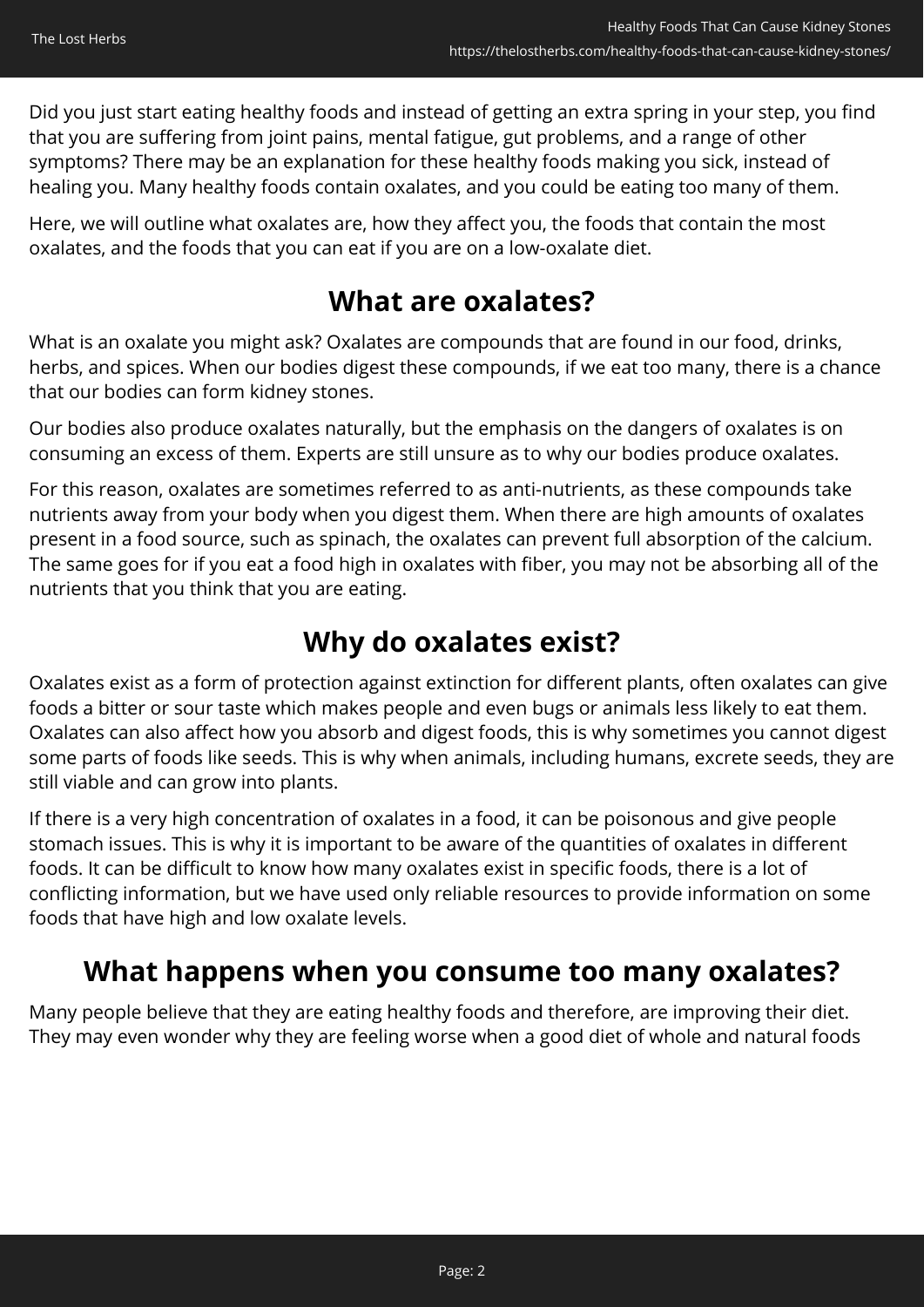should make them feel better and healthier. Oxalates can be found in many different types of healthy foods including things like spinach, chard, and raspberries.

People can start to include much more of these foods in their diet, as an attempt to improve their nutrition, but they end up harming their bodies if they are overeating these foods. If you are trying to eat a healthier diet, it can be really difficult to avoid oxalates.

Most people can eat around 200-300mg of oxalates daily without any serious issues as a result, but some people who have health conditions may not be able to handle this quantity of oxalates and it may impact their health. It is quite impossible to make your diet completely oxalate-free but is rather about managing the quantity of them that you are consuming.

This can be especially severe if you have a condition such as leaky gut syndrome, which means that oxalates have a much higher chance of being absorbed.

#### **What damage can oxalates do?**

Oxalates when consumed in high quantities, or when absorbed more by the body can cause a range of serious conditions such as kidney stones, inflammation, and aching in the body.

If you already have pre-existing issues with your kidneys or you have already had kidney stones, eating a diet that is high in oxalates can be harmful and cause more damage. Kidney stones can be a medical condition that is reoccurring and therefore it is advised that you take precautions with foods that have high oxalate levels.

If you have already had kidney stones, your doctor might advise you to stay away from high oxalate foods and to follow a diet that consists of low oxalate foods. For a diet that is low in oxalates, you will need to consume less than 100mg daily, although some doctors will even recommend diets that have less than 50mg of oxalates daily.

If you do find that you need to reduce your oxalate intake, it is highly recommended to do this with care and slowly. You should gradually reduce foods that are high in oxalates, instead of completely removing them from your diet. Oxalates can be stored in your body and if you eliminate all foods that have high oxalate levels, your body may release some oxalates which will increase your symptoms and could cause pain. Try removing one oxalate food source at a time to avoid this.

Symptoms that can occur due to eating too many oxalates:

There are several symptoms that can occur as a result of overconsuming oxalates.

- Joint pains and aches
- Painful urination
- Cystitis that is very difficult to get rid of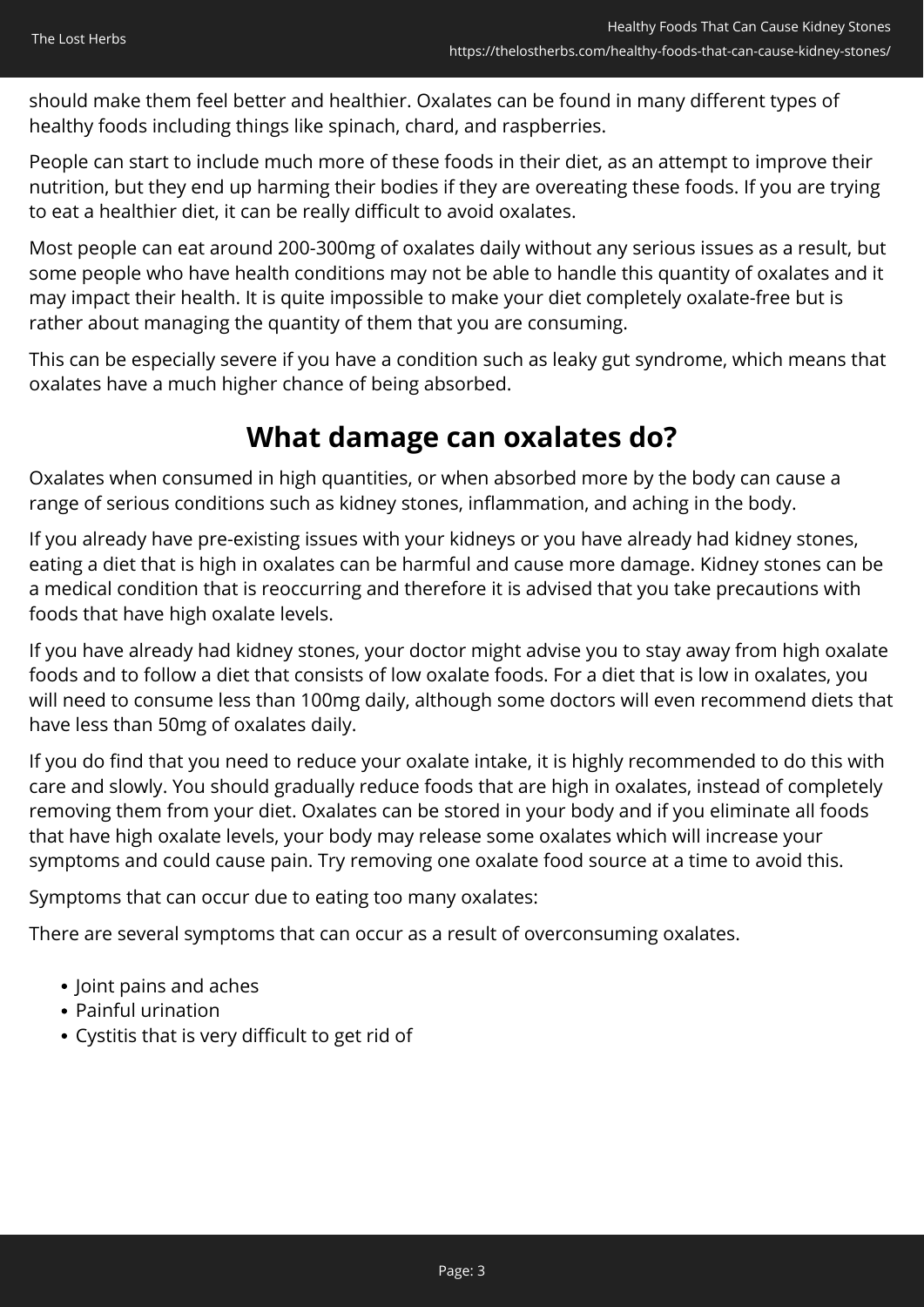- Painful bowel movements
- Depression
- Mental fatigue
- Leaky gut and bloating
- Kidney stones
- Hives
- Insomnia
- Mood swings

#### **Related: [Similar to Morphine: The Best Natural Painkiller that Grows in Your Backyard](https://hop.clickbank.net/?affiliate=easycellar&vendor=lostways&tid=C02OxalatesTLW)** (Video)

#### **Combinations of foods and drinks that can be high in oxalates:**

If you are a vegan, vegetarian, or paleo, there is a large chance that you are consuming higher quantities of oxalates, as they are found in many foods that are usually staples of these diets, such as leafy greens, nuts, berries, squashes, and many other fruits.

Additionally, other foods that make up these diets are high in oxalates, such as soya beans, tofu, nut-based plant milk, miso, wheat berries, and couscous. These staple foods and drinks in these special diets, inadvertently lead to higher consumption of oxalates overall in the diet.

### **10 Foods that are very high in oxalates:**

- **Spinach** is super healthy and has many vitamins, but is just one of the leafy greens that contain higher levels of oxalates and contains around 645mg of oxalate per 100g serving.
- **Raspberries** are a beloved healthy snack and are great in desserts, however, unfortunately, they do have high oxalate levels, raspberries are one of the berries that have higher oxalate levels, containing around 48mg per cup, making them not so ideal for a low-oxalate diet.
- **Sweet potatoe**s are hailed as one of the healthiest foods and are now often found to be replacing normal potatoes in many dishes, however, they are high in oxalates and contain around 141mg per 4oz serving!
- **Dark Chocolate:** Delicious and perfect to satiate your chocolate cravings, but high in oxalates! Dark chocolate contains around 39mg of oxalates per ounce.
- **Peanuts:** There are several nuts and legumes that have high oxalate levels, peanuts are one of the highest nuts, with around 140mg of oxalates per 100g serving!
- **Beets** and beet leaves are very high in oxalates! For 1 cup of beets or beet leaves, you will get 150mg of oxalate! If you are trying to eat a low-oxalate diet, it is best to avoid this vegetable.
- Several dried fruits contain oxalates, dates are one of the dried fruits that have very high levels of oxalates, with just a single date containing around 24mg of oxalate.
- **Kiwi** fruit is another fruit that is high in oxalates, kiwi fruit oxalate levels depend largely on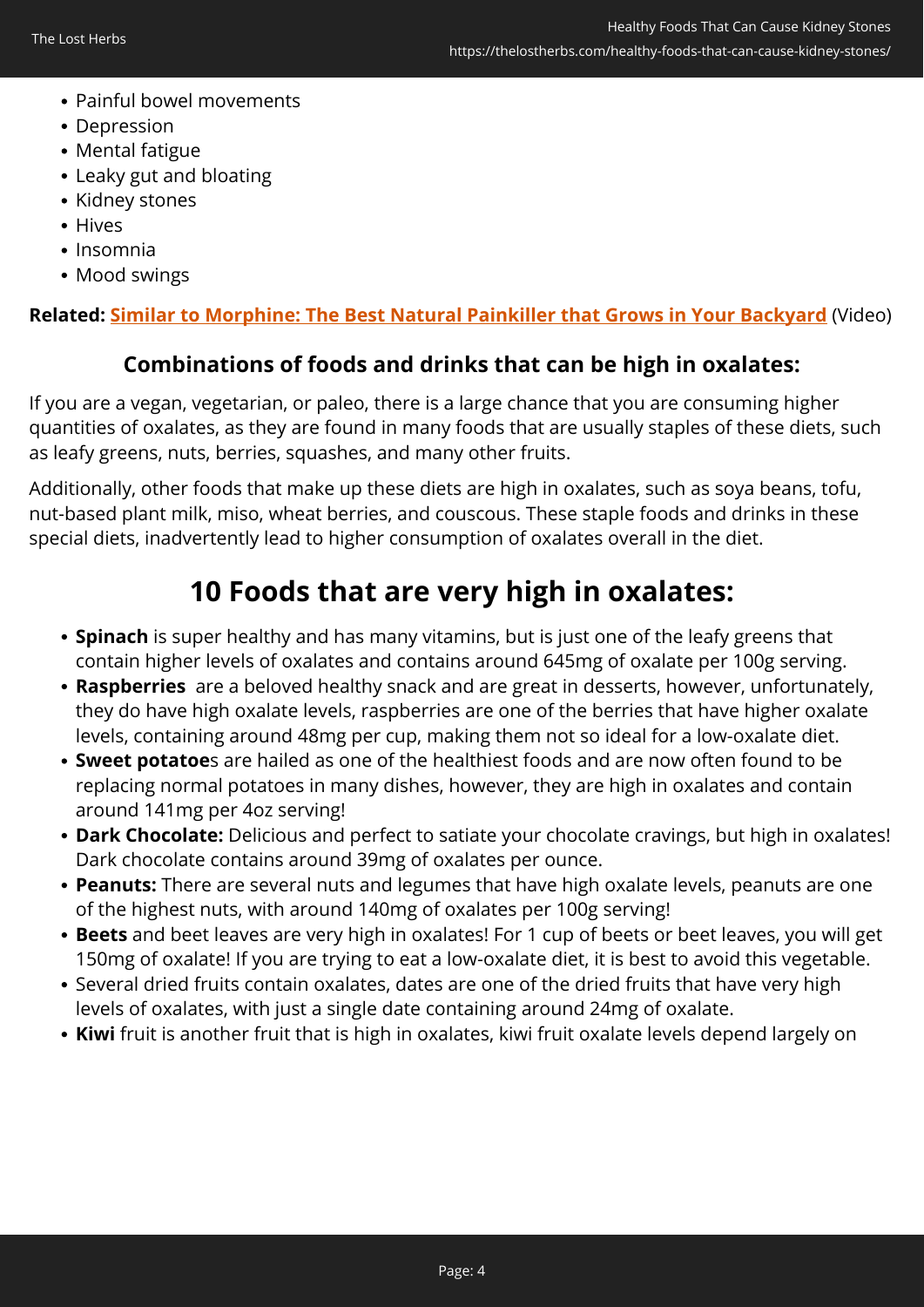where it has been produced in the world, therefore there is no solid number, but on average they contain more than 25mg but less than 100 mg of oxalate per fruit.

- Rice bran is one of the grains that has the highest oxalate content, on average rice bran contains about 139.5mg of oxalate per 100g.
- **Rhubarb** is known as a delicious addition to your favorite desserts, however, for those adhering to a low oxalate diet, this is not ideal. On average rhubarb contains a whopping 541mg of oxalates per half-cup.

### **How can you prevent oxalate-related health issues?**

- Increase calcium intake, as calcium binds with the oxalates before reaching the kidneys, leaving less chance of kidney stones occurring
- Drink lots of water to help with flushing out toxins
- Eat a diet that is lower in oxalates and actively watch out for oxalate-rich foods

#### **high oxalate foods and drinks**

#### **low oxalate foods and drinks**

In conclusion, oxalates are found in many very healthy foods, such as leafy greens and berries. The main issue with oxalates is that when they are overconsumed, they can lead to some health problems such as kidney stones, joint issues, fatigue, and a range of other issues. Oxalates are most dangerous for people that have pre-existing health issues such as previous kidney stones and for this reason doctors sometimes prescribe low-oxalate diets. Oxalate levels can be difficult to measure, but given a range of different resources, there is now accurate information for different foods, which can aid people in choosing the right foods to improve their health. For most people, it is not necessary to remove oxalates from their diet, but it is always good to be aware of their consumption.

#### **Key Medicinal Herbs for Kidney Health**

- **Usnea** One of my favorite medicinal herbs, usnea is a true botanical powerhouse. It has strong antibiotic properties and helps to heal urinary tract, bladder, and kidney infections. It is also antiviral. Moreover, usnea tackles bronchitis, pneumonia, sinus infections, strep throat, colds, and influenza. Make sure to use a dual-extracted usnea tincture, [like the one in the](https://nicolesapothecary.com/collections/all/products/usnea-tincture-spray?rfsn=5642246.05c3d29&utm_source=refersion&utm_medium=affiliate&utm_campaign=5642246.05c3d29&subid=C02OxalatesUTS) [apothecary,](https://nicolesapothecary.com/collections/all/products/usnea-tincture-spray?rfsn=5642246.05c3d29&utm_source=refersion&utm_medium=affiliate&utm_campaign=5642246.05c3d29&subid=C02OxalatesUTS) for full benefit.
- Lungwort Lichen A medicinal lichen found throughout the world, [lungwort](https://nicolesapothecary.com/collections/all/products/bronchial-blend-tincture?rfsn=5642246.05c3d29&utm_source=refersion&utm_medium=affiliate&utm_campaign=5642246.05c3d29&subid=C02OxalatesBBT) is helpful for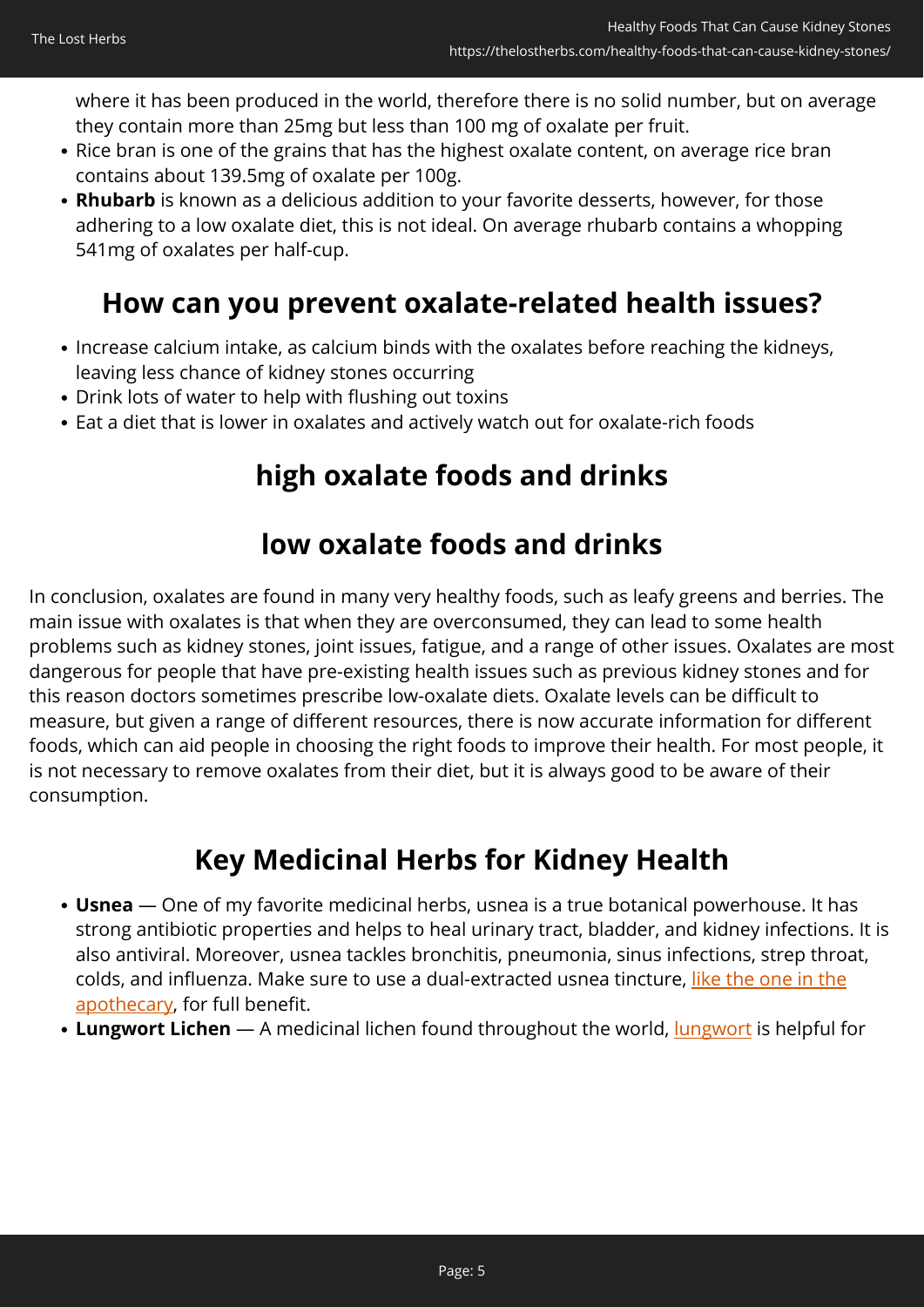kidney health because of its ability to flush out excess fluids. It also treats urinary tract infections and encourages detoxification.

**Stinging Nettle** — Traditionally used to support kidney health, stinging nettle is high in vitamin C, which helps to flush excess fluids from the body. This is one of the mechanisms that [contributes to its anti-inflammatory properties](https://www.ncbi.nlm.nih.gov/pmc/articles/PMC3888705/). Stinging nettle is also an outstanding remedy for allergies, rheumatoid arthritis, and eczema.

*If you would like to give these herbs a try, you can find [usnea,](https://nicolesapothecary.com/collections/all/products/usnea-tincture-spray?rfsn=5642246.05c3d29&utm_source=refersion&utm_medium=affiliate&utm_campaign=5642246.05c3d29&subid=C02OxalatesUTS) [lungwort,](https://nicolesapothecary.com/collections/all/products/bronchial-blend-tincture?rfsn=5642246.05c3d29&utm_source=refersion&utm_medium=affiliate&utm_campaign=5642246.05c3d29&subid=C02OxalatesBBT) and [stinging nettle](https://nicolesapothecary.com/collections/all/products/stinging-nettle-tincture?rfsn=5642246.05c3d29&utm_source=refersion&utm_medium=affiliate&utm_campaign=5642246.05c3d29&subid=C02OxalatesSNT) in the apothecary.*

**You may also like:**

**[Homemade Kidney Cleanse Juice](https://thelostherbs.com/homemade-kidney-cleanse-juice/)**

**[All Natural Kidney Health & Kidney Function Restoration Program](https://84371blg5xrks4x8xisp-2duor.hop.clickbank.net/?tid=C02OxalatesKID)** (Learn More)

**[Hot Or Cold Water? How It Can Affect Your Digestion](https://thelostherbs.com/hot-or-cold-water-how-it-can-affect-your-digestion/)**

**[Anti-Inflammatory Turmeric Tea](https://thelostherbs.com/anti-inflammatory-turmeric-tea/)**

**[Why Should You Add Figs to Your Daily Diet?](https://thelostherbs.com/why-should-you-add-figs-to-your-daily-diet/)**